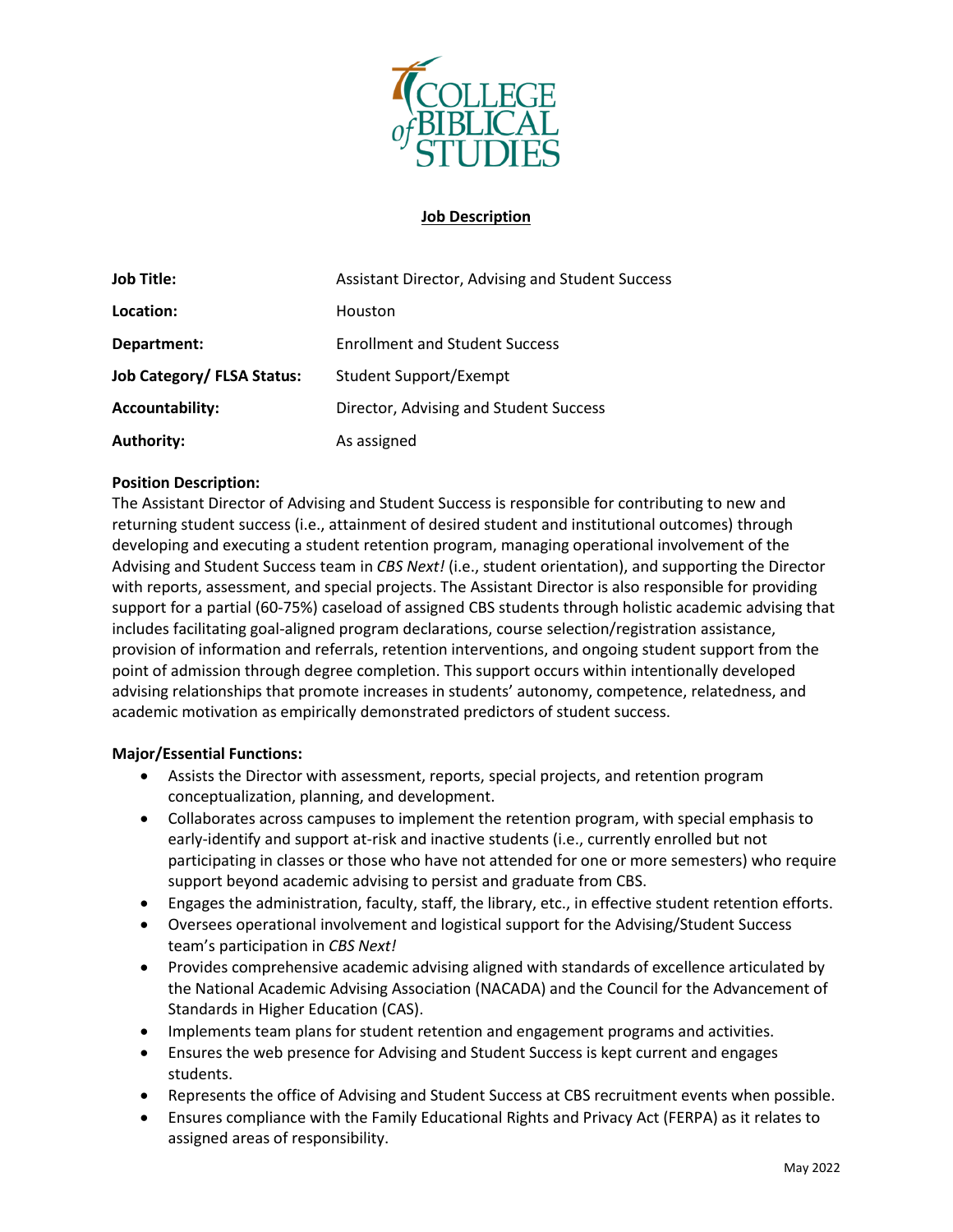### **Duties/Responsibilities:**

- Develops a systemic, well-documented, and carefully tracked approach to identify and support at-risk students requiring assistance beyond academic advising to persist and graduate.
- Liaisons with the Registrar and other CBS staff to develop and run reports that inform and allow evaluation of student support efforts through the office of Advising and Student Success.
- Assists the director to implement an at-risk student referral system for use across CBS campuses and represents Advising and Student Success in the related case management group.
- Partners with the Advising Coordinator to engage faculty collaboration that early-identifies "atrisk" students while time remains to help students complete their course(s).
- Coordinates the systematic provision of student GPA reports and contacts at-risk students to connect them with tutoring, library, or other assistance to support their success at CBS.
- Explores data to learn why some CBS students do not persist and makes data-informed revisions to interventions that continually improve student retention and completion rates.
- Contacts students who are absent from class or inactive in online classes to identify why and collaborates with Academic Advisors to resolve issues that may hinder students' class engagement and completion.
- Reconnects inactive students to CBS and assigns appropriate staff to provide academic advising.
- Tracks estimated graduation dates for all active students in partnership with the Registrar, manages an ongoing process to identify remaining needed courses for students graduating soon, and communicates this information to the CBS Provost to inform the following semester's course scheduling.
- Assists with designing and maintaining the accuracy of Academic Degree Plans used to audit students' degree progress.
- Develops a positive relationship with each assigned advisee that supports student autonomy, competence, and relatedness, as these variables predict levels of academic motivation, GPA, and students' sense of belongness at CBS.
- Acquires and maintains current knowledge of CBS academic programs, policies, and procedures that facilitate accurate advising.
- Engages students through multiple communication modalities (e.g., face to face, phone, email, and/or virtual platforms).
- Assists students in the selection of an academic program aligned with each assigned student's career and ministry goals.
- Assists students in the development of academic schedules appropriate to reach stated educational goals and assists the Office of the Registrar with its function of registering students.
- Tracks students' academic progress toward degree completion by auditing academic records relative to degree program requirements, advising students of their status, and counseling them regarding completion of remaining courses required for the degree, and in terms of grades earned in completed courses.
- Connects students with CBS resources that support, for example, college financing and payments, career and academic major choices, spiritual formation, academic success (e.g., tutoring), and preparation for post-graduation goals.
- Advocates for students by identifying and escalating priority issues to the appropriate person(s).
- Guides students in decision-making and in learning how to accept responsibility for their decisions.
- Documents the advising process by maintaining electronic advising notes for all assigned advisees while accessing and updating data in the student information system(s) to advise students appropriately.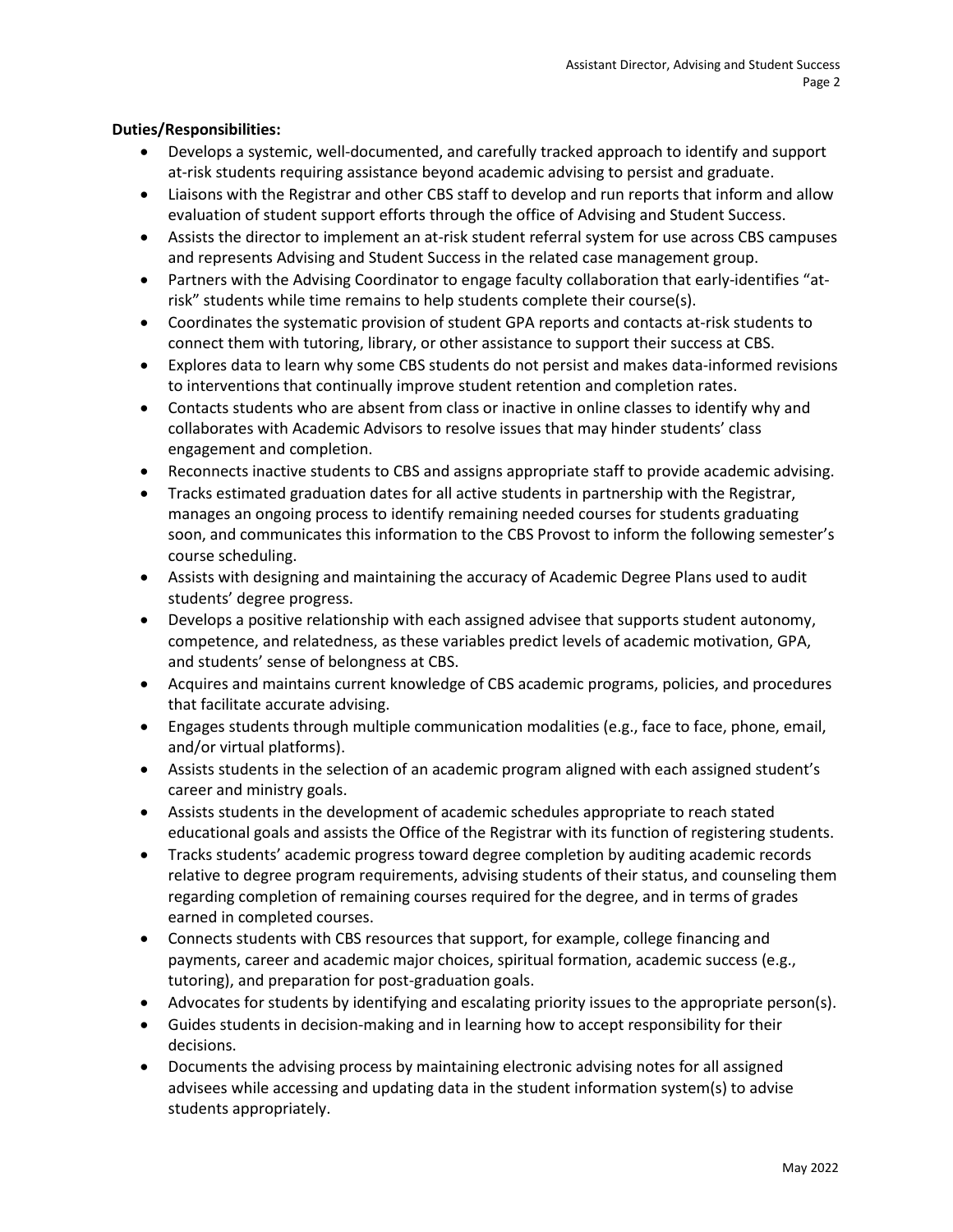- Participates in creating a work environment that encourages knowledge of, respect for, and development of skills to engage with those of other cultures or backgrounds.
- Maintains competency and professional currency through self-directed professional reading, developing professional contacts with colleagues, attending professional development courses, and attending training and/or courses as required by the Director.
- Enhances contributions of the Advising and Student Success team to support desired CBS outcomes by performing all other duties and responsibilities as assigned.

# **Qualifications:**

Minimum Requirements:

- Bachelor's degree from an accredited postsecondary institution and 3 years of professional postsecondary experience that includes program and staff management and student support (e.g., academic advising, student success and retention programming).
- Bilingual (speak, read, and write) in English and Spanish.
- Demonstrates the ability to learn and accurately apply CBS Academic Catalog content.
- Models God-honoring behavior and treatment of others.
- Be a committed Christian and in good standing with a local church.
- Be in complete agreement with the doctrinal position of the college and able to sign its doctrinal statement without reservation.

Preferred Qualifications:

- Master's degree and 4 years of postsecondary staff management and student support experience at a faith-based (ideally ABHE-accredited) institution, including academic advising, student success and retention programming, and support for nontraditional students and students who face demographically related challenges to academic success.
- Demonstrates the ability to inspire, respect, trust, coach, and motivate others to perform well.
- Demonstrates confidence in self and others.
- Knowledge and experience in missions and urban ministry work.
- Teaching experience within a faith-based (ideally ABHE-accredited) postsecondary setting.
- Demonstrates experience with planning events for academic institutions.

# **Equipment/Skills/Knowledge needed to perform job (i.e., vehicle, MS Word, License, etc.):**

- Knowledge of FERPA and other applicable laws.
- Excellent relational, coaching, and communication skills.
- Demonstrates spiritual, personal, and professional maturity.
- Skilled at counseling students and helping them resolve issues and complaints.
- Demonstrates high emotional intelligence in the workplace.
- Commitment to outstanding student service.
- Positive, can-do attitude with drive and results achievement to back it up.
- Flexible, adaptable, and a team player.
- Able to effectively use student information and learning management systems.
- Able to manage multiple projects while achieving goals and objectives.
- Able to manage time effectively and meet deadlines.
- Tech savvy and proficient in use of Microsoft Word, Excel, PowerPoint, SharePoint, Teams, Zoom, internet, and email.
- Able to perform business math computations and maintain accurate financial and student records.